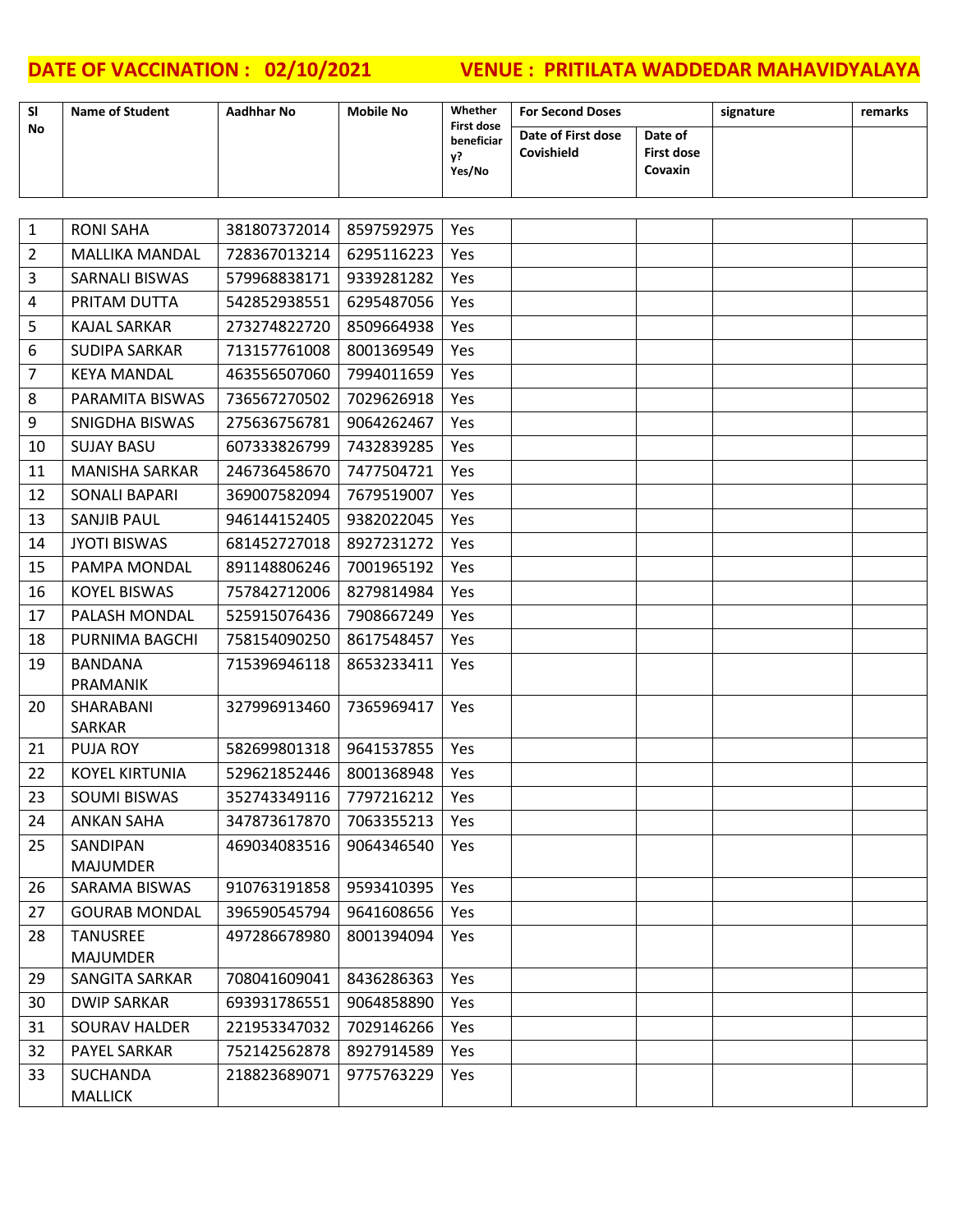| SI | <b>Name of Student</b>             | <b>Aadhhar No</b> | <b>Mobile No</b> | Whether                                         | <b>For Second Doses</b>          |                                         | signature | remarks |
|----|------------------------------------|-------------------|------------------|-------------------------------------------------|----------------------------------|-----------------------------------------|-----------|---------|
| No |                                    |                   |                  | <b>First dose</b><br>beneficiar<br>y?<br>Yes/No | Date of First dose<br>Covishield | Date of<br><b>First dose</b><br>Covaxin |           |         |
|    |                                    |                   |                  |                                                 |                                  |                                         |           |         |
| 34 | <b>ANIMESH SHARMA</b>              | 557757220171      | 8653447717       | Yes                                             |                                  |                                         |           |         |
| 35 | <b>ARPITA MONDAL</b>               | 986518848393      | 7866027391       | Yes.                                            |                                  |                                         |           |         |
| 36 | <b>RAKHI BISWAS</b>                | 585253780926      | 8001739490       | Yes                                             |                                  |                                         |           |         |
| 37 | SANGITA MISTRI                     | 353345211431      | 7908486701       | Yes                                             |                                  |                                         |           |         |
| 38 | <b>LABONI HALDER</b>               | 608605695236      | 9564492415       | Yes                                             |                                  |                                         |           |         |
| 39 | <b>HRITHIK GHOSH</b>               | 816980883346      | 6294631771       | Yes                                             |                                  |                                         |           |         |
| 40 | <b>PAMPA</b><br><b>CHAKRABORTY</b> | 815313325521      | 9547899896       | Yes                                             |                                  |                                         |           |         |
| 41 | <b>SONALI BISWAS</b>               | 308950370570      | 7550950383       | Yes                                             |                                  |                                         |           |         |
| 42 | <b>AAKASHI TIKADER</b>             | 845958571150      | 9382698887       | Yes                                             |                                  |                                         |           |         |
| 43 | <b>ANJALI BISWAS</b>               | 300380336894      | 9002452656       | Yes                                             |                                  |                                         |           |         |
| 44 | <b>SUCHITRA MANDAL</b>             | 462295746201      | 8695145743       | Yes                                             |                                  |                                         |           |         |
| 45 | <b>MOUSUMI</b><br><b>MAJUMDAR</b>  | 667070343461      | 6295930052       | Yes                                             |                                  |                                         |           |         |
| 46 | <b>RIMPA HALDER</b>                | 538989668348      | 7872454629       | Yes                                             |                                  |                                         |           |         |
| 47 | PARAMA BISWAS                      | 212634462441      | 9593290255       | Yes                                             |                                  |                                         |           |         |
| 48 | <b>ANTARA BISWAS</b>               | 631459099157      | 7872572442       | Yes                                             |                                  |                                         |           |         |
| 49 | PRIYANKA KHATUN                    | 711382253252      | 9832354311       | Yes                                             |                                  |                                         |           |         |
| 50 | <b>RIYA BAR</b>                    | 848630133748      | 9749919833       | Yes                                             |                                  |                                         |           |         |
| 51 | <b>NIKITA SARKAR</b>               | 284588331054      | 9064839559       | Yes                                             |                                  |                                         |           |         |
| 52 | SANTANU BISWAS                     | 583739260539      | 8637077252       | Yes                                             |                                  |                                         |           |         |
| 53 | <b>SAYAN ROY</b>                   | 498306724912      | 6295291848       | Yes                                             |                                  |                                         |           |         |
| 54 | <b>PAPI BISWAS</b>                 | 370286103301      | 9647487285       | <b>Yes</b>                                      |                                  |                                         |           |         |
| 55 | <b>ARPITA HALDER</b>               | 606504799575      | 9593407089       | Yes                                             |                                  |                                         |           |         |
| 56 | <b>KOWSHIK MONDAL</b>              | 412994239187      | 6296233485       | Yes                                             |                                  |                                         |           |         |
| 57 | <b>BARSA BISWAS</b>                | 858408918558      | 6296737085       | Yes                                             |                                  |                                         |           |         |
| 58 | <b>BIRAJ BISWAS</b>                | 699749848979      | 9647011098       | Yes                                             |                                  |                                         |           |         |
| 59 | ANGKRITA ROY                       | 359185337849      | 9134389914       | Yes                                             |                                  |                                         |           |         |
| 60 | DIPU BISWAS                        | 687227516587      | 8509052335       | Yes                                             |                                  |                                         |           |         |
| 61 | <b>MOUSUMI BALA</b>                | 652220258143      | 9064532979       | Yes                                             |                                  |                                         |           |         |
| 62 | SAJAL BISWAS                       | 419395863083      | 9064190612       | Yes                                             |                                  |                                         |           |         |
| 63 | <b>SUMAN BISWAS</b>                | 501199144215      | 9749850532       | Yes                                             |                                  |                                         |           |         |
| 64 | SARASWATI SAHA                     | 841538594441      | 9593500527       | Yes                                             |                                  |                                         |           |         |
| 65 | <b>GOUTAM ROY</b>                  | 631434923296      | 9064613520       | Yes                                             |                                  |                                         |           |         |
| 66 | <b>MOUSUMI DAS</b>                 | 225036923591      | 8145625314       | Yes                                             |                                  |                                         |           |         |
| 67 | <b>UTTAM BISWAS</b>                | 516285125720      | 7029518372       | Yes                                             |                                  |                                         |           |         |
| 68 | <b>SONALI ROY</b>                  | 348393907084      | 7501282901       | Yes                                             |                                  |                                         |           |         |
| 69 | <b>SANJOY BISWAS</b>               | 227028958392      | 9382839922       | Yes                                             |                                  |                                         |           |         |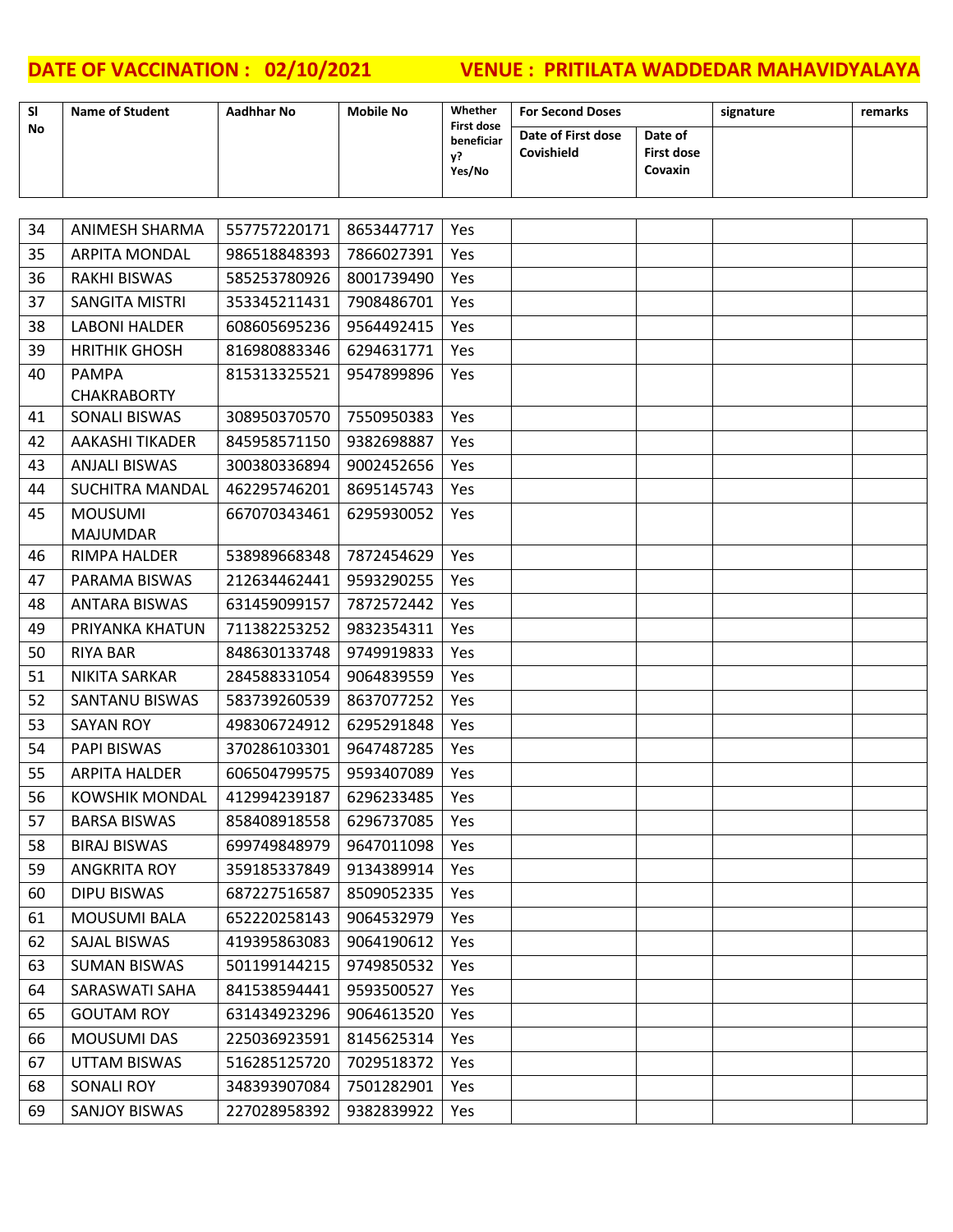| <b>SI</b> | <b>Name of Student</b> | Aadhhar No | <b>Mobile No</b> | Whether<br><b>First dose</b> | <b>For Second Doses</b>          |                                  | signature | remarks |
|-----------|------------------------|------------|------------------|------------------------------|----------------------------------|----------------------------------|-----------|---------|
| <b>No</b> |                        |            |                  | beneficiar<br>ν?<br>Yes/No   | Date of First dose<br>Covishield | Date of<br>First dose<br>Covaxin |           |         |

| 70  | <b>JOYANTI DHALI</b>             | 556952982047 | 8967376098 | Yes |  |  |
|-----|----------------------------------|--------------|------------|-----|--|--|
| 71  | <b>ARCHANA BISWAS</b>            | 906158967095 | 8768875312 | Yes |  |  |
| 72  | <b>DEBASHIS</b>                  | 287249433917 | 6296476084 | Yes |  |  |
|     | <b>MALAKAR</b>                   |              |            |     |  |  |
| 73  | <b>CHIRANJIT</b>                 | 231167544122 | 9064245878 | Yes |  |  |
| 74  | <b>SHARMA</b><br><b>NANDITA</b>  | 488068641545 | 9883893857 | Yes |  |  |
|     | ADHIKARY                         |              |            |     |  |  |
| 75  | PRITAM SARKAR                    | 242085625963 | 8348112175 | Yes |  |  |
| 76  | <b>SUJOY BISWAS</b>              | 653914579368 | 7866962829 | Yes |  |  |
| 77  | <b>JEET SARKAR</b>               | 962221495295 | 8101543137 | Yes |  |  |
| 78  | <b>SUDIPTA BISWAS</b>            | 743565643127 | 8509163020 | Yes |  |  |
| 79  | <b>ASHIS BISWAS</b>              | 661014451664 | 9034523544 | Yes |  |  |
| 80  | PARAMITA BISWAS                  | 515693725990 | 8101235586 | Yes |  |  |
| 81  | PRASHANTA BAG                    | 951818701542 | 7586879110 | Yes |  |  |
| 82  | <b>RITA BISWAS</b>               | 647558209221 | 8372994335 | Yes |  |  |
| 83  | <b>ASHIM MONDAL</b>              | 823670788870 | 7478228454 | Yes |  |  |
| 84  | <b>ANINDITA PAUL</b>             | 264399260065 | 8509873247 | Yes |  |  |
| 85  | RAJKUMAR BISWAS                  | 768095223911 | 8927050902 | Yes |  |  |
| 86  | PURNIMA SARKAR                   | 655382597009 | 9733983507 | Yes |  |  |
| 87  | <b>SUCHITRA PAUL</b>             | 709748102823 | 8509795951 | Yes |  |  |
| 88  | SANTU MONDAL                     | 356680567320 | 9382722550 | Yes |  |  |
| 89  | SATHI MONDAL                     | 951174247357 | 9734062992 | Yes |  |  |
| 90  | <b>MOUSUMI</b><br><b>BACHHAR</b> | 867471207212 | 8145821019 | Yes |  |  |
| 91  | <b>JAYITA KUNDU</b>              | 983921062455 | 8001280336 | Yes |  |  |
| 92  | PARIMAL BISWAS                   | 805628294755 | 6294231550 | Yes |  |  |
| 93  | <b>SUNITA BISWAS</b>             | 526649991217 | 7797845886 | Yes |  |  |
| 94  | <b>DEBDAS BAG</b>                | 250545572542 | 9932613455 | Yes |  |  |
| 95  | <b>SUSMITA BHUNIA</b>            | 472121743475 | 7797667970 | Yes |  |  |
| 96  | <b>ESHA SARKAR</b>               | 703459809633 | 9907123503 | Yes |  |  |
| 97  | AJOY ROY                         | 795101062913 | 8388056374 | Yes |  |  |
| 98  | <b>SUKANYA GHOSH</b>             | 599448549984 | 9907127147 | Yes |  |  |
| 99  | <b>BIJAY DAS</b>                 | 981781747439 | 8327290346 | Yes |  |  |
| 100 | JAYANTA BISWAS                   | 268955903088 | 8817666142 | Yes |  |  |
| 101 | <b>SANGITA MONDAL</b>            | 850052736619 | 9749293205 | Yes |  |  |
| 102 | <b>SUPARNA BISWAS</b>            | 635953430862 | 8967173337 | Yes |  |  |
| 103 | <b>JIT BISWAS</b>                | 780373182181 | 7003695216 | Yes |  |  |
|     |                                  |              |            |     |  |  |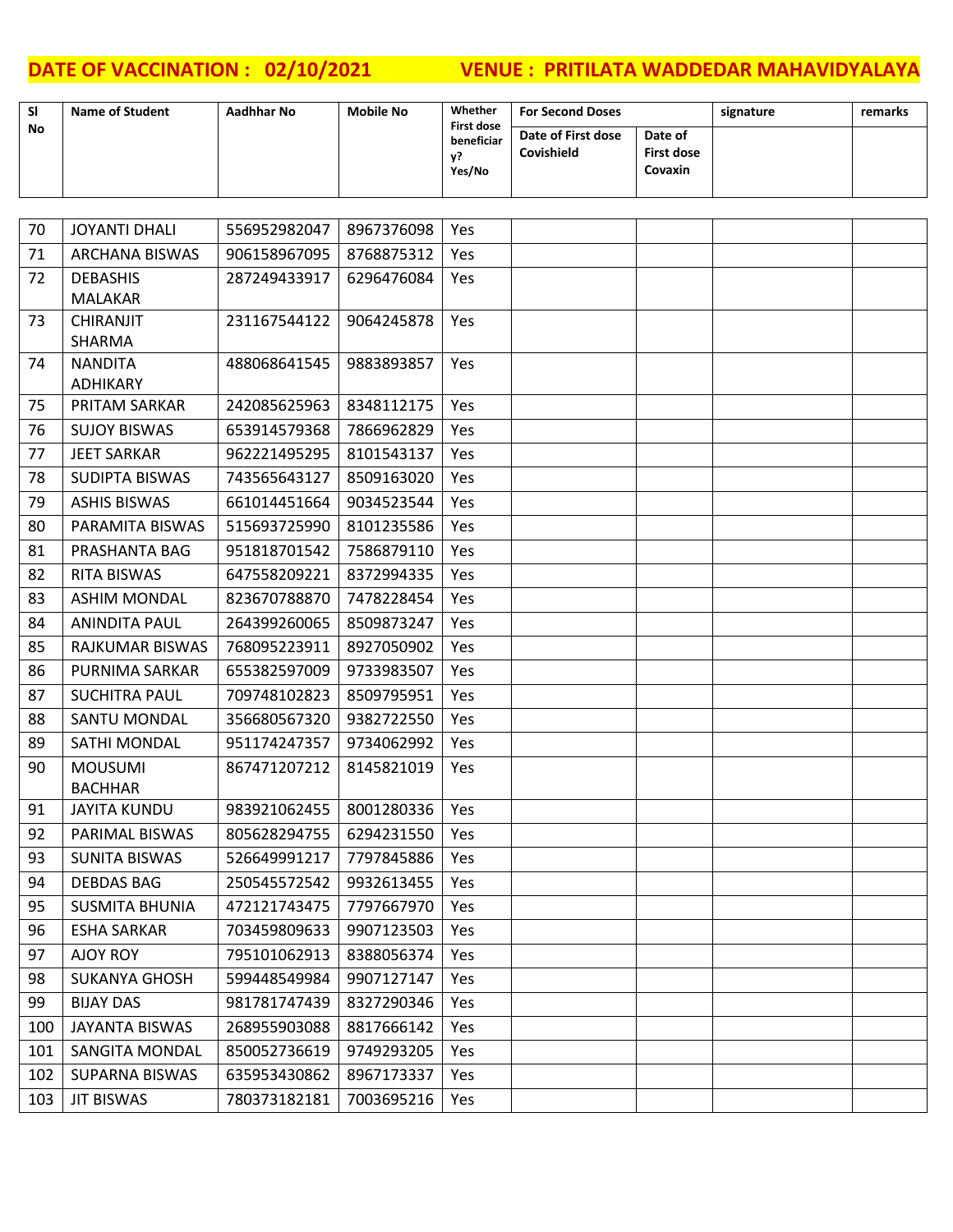| SI  | <b>Name of Student</b> | <b>Aadhhar No</b> | <b>Mobile No</b> | Whether<br><b>First dose</b> | <b>For Second Doses</b>          |                                         | signature | remarks |
|-----|------------------------|-------------------|------------------|------------------------------|----------------------------------|-----------------------------------------|-----------|---------|
| No  |                        |                   |                  | beneficiar<br>y?<br>Yes/No   | Date of First dose<br>Covishield | Date of<br><b>First dose</b><br>Covaxin |           |         |
|     |                        |                   |                  |                              |                                  |                                         |           |         |
| 104 | PALLABI SAHA           | 562677060767      | 6296448377       | Yes                          |                                  |                                         |           |         |
| 105 | <b>BIKRAM BAG</b>      | 579966367381      | 6296659192       | Yes                          |                                  |                                         |           |         |
| 106 | <b>RAJU DHAR</b>       | 638382571548      | 9609130298       | Yes                          |                                  |                                         |           |         |
| 107 | <b>CHITRA BISWAS</b>   | 234299203117      | 8389953357       | Yes                          |                                  |                                         |           |         |
| 108 | SABITA HALDER          | 805013751448      | 8348863738       | Yes                          |                                  |                                         |           |         |
| 109 | <b>CHANDA BISWAS</b>   | 677057832467      | 8337817070       | Yes                          |                                  |                                         |           |         |
| 110 | <b>RIYA BISWAS</b>     | 922158035146      | 8509605813       | Yes                          |                                  |                                         |           |         |
| 111 | <b>AMIT BAPARI</b>     | 212322959370      | 7076085215       | Yes                          |                                  |                                         |           |         |
| 112 | SOUVIK BISWAS          | 880584423121      | 8927305528       | Yes                          |                                  |                                         |           |         |
| 113 | <b>SAYAN MONDAL</b>    | 911370657421      | 7866023122       | Yes                          |                                  |                                         |           |         |
| 114 | <b>RUPALI BISWAS</b>   | 501276259350      | 9883062735       | Yes                          |                                  |                                         |           |         |
| 115 | <b>AVIJIT BISWAS</b>   | 731057252781      | 8327452936       | Yes                          |                                  |                                         |           |         |
| 116 | <b>CHANDA SARKAR</b>   | 845333421392      | 7501445736       | Yes                          |                                  |                                         |           |         |
| 117 | SADHANA GAIN           | 838014467150      | 8509138441       | Yes                          |                                  |                                         |           |         |
| 118 | DIPU MANDAL            | 614984401500      | 8509850668       | Yes                          |                                  |                                         |           |         |
| 119 | <b>SUMITRA BISWAS</b>  | 246884245071      | 7864095846       | Yes                          |                                  |                                         |           |         |
| 120 | <b>BISWAJIT</b>        | 260317853177      | 6297478067       | Yes                          |                                  |                                         |           |         |
|     | <b>CHINTAPATRA</b>     |                   |                  |                              |                                  |                                         |           |         |
| 121 | <b>RAKHI ROY</b>       | 912564278934      | 9064389562       | Yes                          |                                  |                                         |           |         |
| 122 | <b>GOUTAM MONDAL</b>   | 238342471609      | 9749946635       | Yes                          |                                  |                                         |           |         |
| 123 | <b>ATANU MONDAL</b>    | 528869278765      | 8927428580       | Yes                          |                                  |                                         |           |         |
| 124 | <b>BIPASA DAS</b>      | 786843803733      | 6297112770       | Yes                          |                                  |                                         |           |         |
| 125 | <b>ROHIT THAKUR</b>    | 383596004031      | 9382121329       | Yes                          |                                  |                                         |           |         |
| 126 | <b>GOPAL BISWAS</b>    | 925007532196      | 9339822499       | Yes                          |                                  |                                         |           |         |
|     | 127   SABUJ SARKAR     | 532955511989      | 8101941617   Yes |                              |                                  |                                         |           |         |
| 128 | <b>FULMALA MONDAL</b>  | 299158792138      | 9064376354       | Yes                          |                                  |                                         |           |         |
| 129 | ANUPAM ROY             | 317789359515      | 6297353641       | Yes                          |                                  |                                         |           |         |
| 130 | SRIBASH SANTRA         | 525116924087      | 7866895946       | Yes                          |                                  |                                         |           |         |
| 131 | SABUJ BAIDYA           | 870695791938      | 8250092822       | Yes                          |                                  |                                         |           |         |
| 132 | <b>TANUSRI BISWAS</b>  | 850448713359      | 8609560300       | Yes                          |                                  |                                         |           |         |
| 133 | PAYEL MAJUMDER         | 940154135694      | 9641564010       | Yes                          |                                  |                                         |           |         |
| 134 | SADHANA MONDAL         | 305816918057      | 7478738543       | Yes                          |                                  |                                         |           |         |
| 135 | CHANDANA               | 841798602724      | 9083590113       | Yes                          |                                  |                                         |           |         |
|     | SARKAR                 |                   |                  |                              |                                  |                                         |           |         |
| 136 | <b>AZIZUR MONDAL</b>   | 924682236981      | 9064377465       | Yes                          |                                  |                                         |           |         |
| 137 | SAJAL BISWAS           | 448363064403      | 8250984989       | Yes                          |                                  |                                         |           |         |
| 138 | <b>ALEJAN KHATUN</b>   | 361955770809      | 9641829760       | Yes                          |                                  |                                         |           |         |
| 139 | <b>SUSMITA</b>         | 379392661868      | 9749912902       | Yes                          |                                  |                                         |           |         |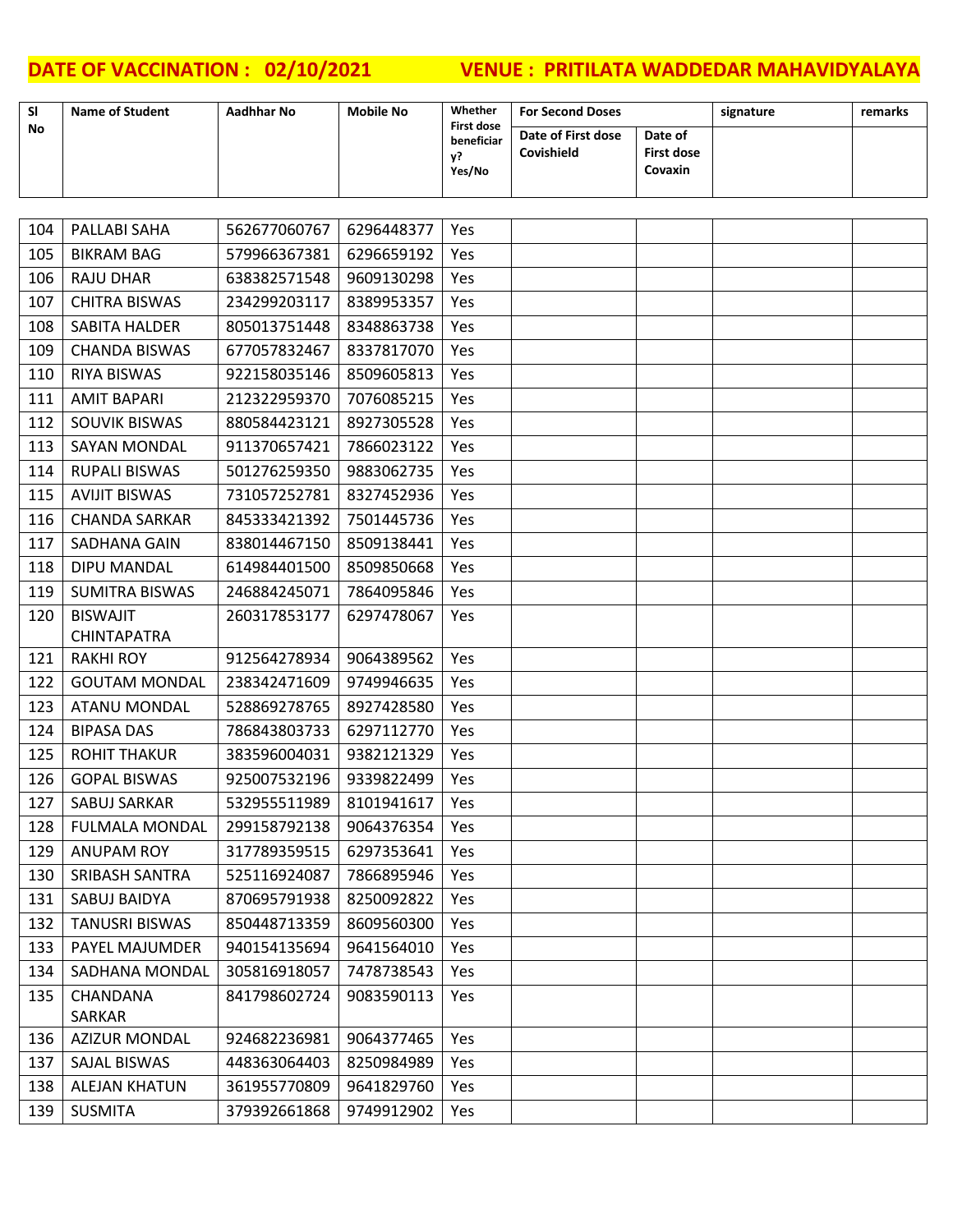| <b>SI</b> | <b>Name of Student</b> | Aadhhar No | <b>Mobile No</b> | Whether<br><b>First dose</b> | <b>For Second Doses</b>          |                                         | signature | remarks |
|-----------|------------------------|------------|------------------|------------------------------|----------------------------------|-----------------------------------------|-----------|---------|
| No        |                        |            |                  | beneficiar<br>Yes/No         | Date of First dose<br>Covishield | Date of<br><b>First dose</b><br>Covaxin |           |         |

|     | <b>CHINTAPATRA</b>    |              |            |     |  |  |
|-----|-----------------------|--------------|------------|-----|--|--|
| 140 | <b>ARPITA ROY</b>     | 993607886087 | 7797707058 | Yes |  |  |
| 141 | SANJIBAN BISWAS       | 839272758701 | 7679200463 | Yes |  |  |
| 142 | <b>RAJU BISWAS</b>    | 220027425167 | 9382390562 | Yes |  |  |
| 143 | <b>SUMAN ROY</b>      | 257477975645 | 7865957037 | Yes |  |  |
| 144 | <b>SUMIT KUMAR</b>    | 965077372896 | 9832431348 | Yes |  |  |
|     | <b>BISWAS</b>         |              |            |     |  |  |
| 145 | <b>BIPLAB MONDAL</b>  | 737558045020 | 8250334670 | Yes |  |  |
| 146 | <b>SRABANI BISWAS</b> | 833947523238 | 7029806526 | Yes |  |  |
| 147 | <b>TAMA SARKAR</b>    | 614852533437 | 9883733157 | Yes |  |  |
| 148 | SOMENATH              | 386212454416 | 9327435098 | Yes |  |  |
|     | <b>MALAKAR</b>        |              |            |     |  |  |
| 149 | PAMPA SARKAR          | 989335501558 | 8617517475 | Yes |  |  |
| 150 | <b>MOUSUMI SARKAR</b> | 242131815098 | 7679708016 | Yes |  |  |
| 151 | <b>SARMILA MANDAL</b> | 798821112620 | 7679737438 | Yes |  |  |
| 152 | <b>CHAMPA BAIN</b>    | 289529344980 | 9038584173 | Yes |  |  |
| 153 | <b>RUPAK MAHATO</b>   | 304850977934 | 8101867461 | Yes |  |  |
| 154 | <b>RAKHI MANDAL</b>   | 245919989478 | 6296399312 | Yes |  |  |
| 155 | <b>SHIKHER GAIN</b>   | 964061213029 | 9775076120 | Yes |  |  |
| 156 | <b>DIPANKAR GHOSH</b> | 682722898730 | 6294995498 | Yes |  |  |
| 157 | <b>TINA BISWAS</b>    | 371090819578 | 8653141228 | Yes |  |  |
| 158 | <b>ARPITA DAS</b>     | 456697514433 | 7501115060 | Yes |  |  |
| 159 | <b>KAMALESH ROY</b>   | 975597956771 | 8927393659 | Yes |  |  |
| 160 | <b>ARPITA SARKAR</b>  | 864734686768 | 8597666685 | Yes |  |  |
| 161 | <b>DIPIKA BISWAS</b>  | 499153396640 | 6295972312 | Yes |  |  |
| 162 | <b>SUDIPA SARKAR</b>  | 283710414945 | 7550912348 | Yes |  |  |
| 163 | CHANDANA              | 859833270773 | 7865958962 | Yes |  |  |
|     | <b>MALLICK</b>        |              |            |     |  |  |
| 164 | PRITI SARKAR          | 831621508966 | 7585942843 | Yes |  |  |
| 165 | PIYALI SARKAR         | 409178713248 | 8392081355 | Yes |  |  |
| 166 | ANNESA KIRTANIYA      | 754176372441 | 9883108266 | Yes |  |  |
| 167 | <b>SUSHMITA SAHA</b>  | 362807053994 | 9564505338 | Yes |  |  |
| 168 | NAROUTTAM             | 858286246628 | 8101751129 | Yes |  |  |
|     | <b>BAIRAGI</b>        |              |            |     |  |  |
| 169 | <b>ILIYAS CHATE</b>   | 957544373304 | 6398030710 | Yes |  |  |
| 170 | <b>SUBHA SARKAR</b>   | 947385056085 | 7029170390 | Yes |  |  |
| 171 | SADHANA BISWAS        | 296387109949 | 7001708879 | Yes |  |  |
| 172 | <b>SUMAN MAJHI</b>    | 855279792372 | 8350068486 | Yes |  |  |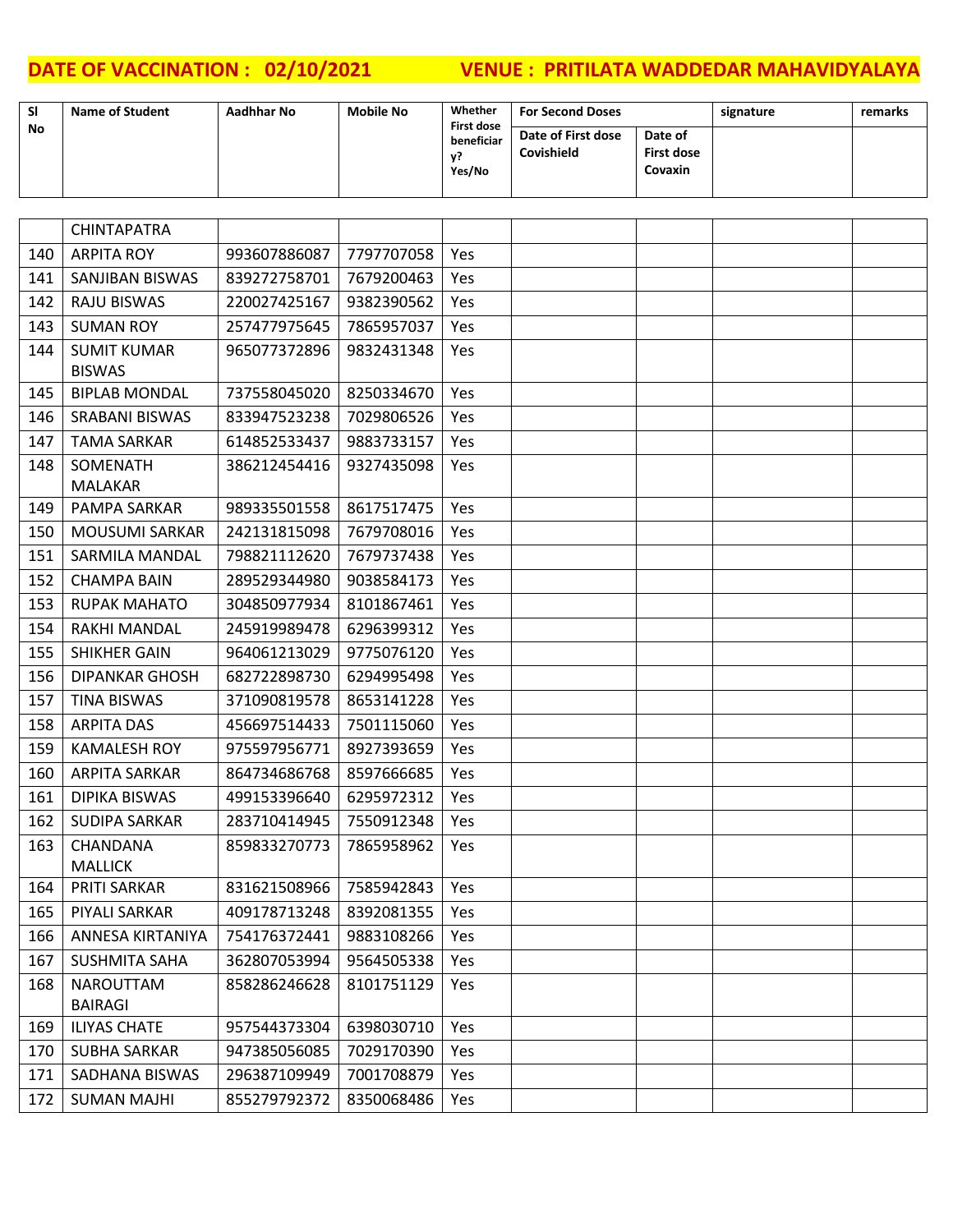| <b>SI</b> | <b>Name of Student</b>    | <b>Aadhhar No</b> | <b>Mobile No</b> | Whether                                         | <b>For Second Doses</b>          |                                         | signature | remarks |
|-----------|---------------------------|-------------------|------------------|-------------------------------------------------|----------------------------------|-----------------------------------------|-----------|---------|
| No        |                           |                   |                  | <b>First dose</b><br>beneficiar<br>v?<br>Yes/No | Date of First dose<br>Covishield | Date of<br><b>First dose</b><br>Covaxin |           |         |
|           |                           |                   |                  |                                                 |                                  |                                         |           |         |
| 173       | <b>RATAN MANDAL</b>       | 726083276904      | 8101929029       | Yes                                             |                                  |                                         |           |         |
| 174       | <b>SRITAMA DAS</b>        | 320345293596      | 8250993347       | Yes                                             |                                  |                                         |           |         |
| 175       | RAJIB                     | 584633499925      | 9851112971       | Yes                                             |                                  |                                         |           |         |
|           | <b>CHINTAPATRA</b>        |                   |                  |                                                 |                                  |                                         |           |         |
| 176       | <b>PRIYA PAUL</b>         | 370639931307      | 7365871520       | Yes                                             |                                  |                                         |           |         |
| 177       | <b>AVIJIT BHAKTA</b>      | 499722857907      | 8388980871       | Yes                                             |                                  |                                         |           |         |
| 178       | <b>ARJUN BISWAS</b>       | 367161347085      | 8343975573       | Yes                                             |                                  |                                         |           |         |
| 179       | <b>ASHOK BAIRAGI</b>      | 805501831787      | 9641962657       | Yes                                             |                                  |                                         |           |         |
| 180       | <b>BIDYUT BISWAS</b>      | 702306071969      | 9907089749       | Yes                                             |                                  |                                         |           |         |
| 181       | <b>SUMITRA</b>            | 882668746205      | 6289994848       | Yes                                             |                                  |                                         |           |         |
|           | <b>CHOWDHURY</b>          |                   |                  |                                                 |                                  |                                         |           |         |
| 182       | <b>BRISHTI TARAFDER</b>   | 431175188680      | 9641472167       | Yes                                             |                                  |                                         |           |         |
| 183       | <b>SAMIM MONDAL</b>       | 926772812674      | 8927219852       | Yes                                             |                                  |                                         |           |         |
| 184       | <b>SANTANU SARKAR</b>     | 294747967804      | 8371930550       | Yes                                             |                                  |                                         |           |         |
| 185       | <b>SUMANA DUTTA</b>       | 524004993705      | 7908461357       | Yes                                             |                                  |                                         |           |         |
| 186       | <b>SOMA HAZRA</b>         | 375231062429      | 9883258894       | Yes                                             |                                  |                                         |           |         |
| 187       | <b>JOYEE TIKADER</b>      | 324376494208      | 8509597761       | Yes                                             |                                  |                                         |           |         |
| 188       | <b>MANOJ MONDAL</b>       | 310716867862      | 7029788568       | Yes                                             |                                  |                                         |           |         |
| 189       | SRABANI SHEIKH            | 577762958285      | 9593111420       | Yes                                             |                                  |                                         |           |         |
| 190       | RAHUL KANJILAL            | 588460868293      | 9641411993       | Yes                                             |                                  |                                         |           |         |
| 191       | NILIMA BISWAS             | 389838366044      | 7430089652       | Yes                                             |                                  |                                         |           |         |
| 192       | <b>RINKU ROY</b>          | 426266679776      | 8391919405       | Yes                                             |                                  |                                         |           |         |
| 193       | <b>BINATA ROY</b>         | 797915299300      | 9883800753       | Yes                                             |                                  |                                         |           |         |
| 194       | SOUMYAJEET                | 556139837228      | 8900064149       | Yes                                             |                                  |                                         |           |         |
| 195       | <b>BANIK</b><br>SHRABANTI | 431373220108      | 7797480117       | Yes                                             |                                  |                                         |           |         |
|           | SHAKHARI                  |                   |                  |                                                 |                                  |                                         |           |         |
| 196       | <b>SWAPNA PODDAR</b>      | 940883701693      | 9593710470       | Yes                                             |                                  |                                         |           |         |
| 197       | <b>ARPITA ADHIKARY</b>    | 945528734268      | 9733926399       | Yes                                             |                                  |                                         |           |         |
| 198       | PRIYA CHAKI               | 325394251727      | 9330848023       | Yes                                             |                                  |                                         |           |         |
| 199       | PIJUSH GHOSH              | 710310939752      | 8514026115       | Yes                                             |                                  |                                         |           |         |
| 200       | <b>AVIJIT BISWAS</b>      | 319148658478      | 8927183192       | Yes                                             |                                  |                                         |           |         |
| 201       | <b>RAMESH GHOSH</b>       | 519455717460      | 8536873352       | Yes                                             |                                  |                                         |           |         |
| 202       | <b>SHILPY MALLICK</b>     | 660115029333      | 8348252335       | Yes                                             |                                  |                                         |           |         |
| 203       | <b>CHOTAN BISWAS</b>      | 547806738983      | 8101089424       | Yes                                             |                                  |                                         |           |         |
| 204       | <b>RAKESH MALLICK</b>     | 837527473386      | 9382774122       | Yes                                             |                                  |                                         |           |         |
| 205       | PIEW GHOSH                | 225746264514      | 7719287596       | Yes                                             |                                  |                                         |           |         |
| 206       | <b>AJIT MONDAL</b>        | 914042163454      | 6296693476       | Yes                                             |                                  |                                         |           |         |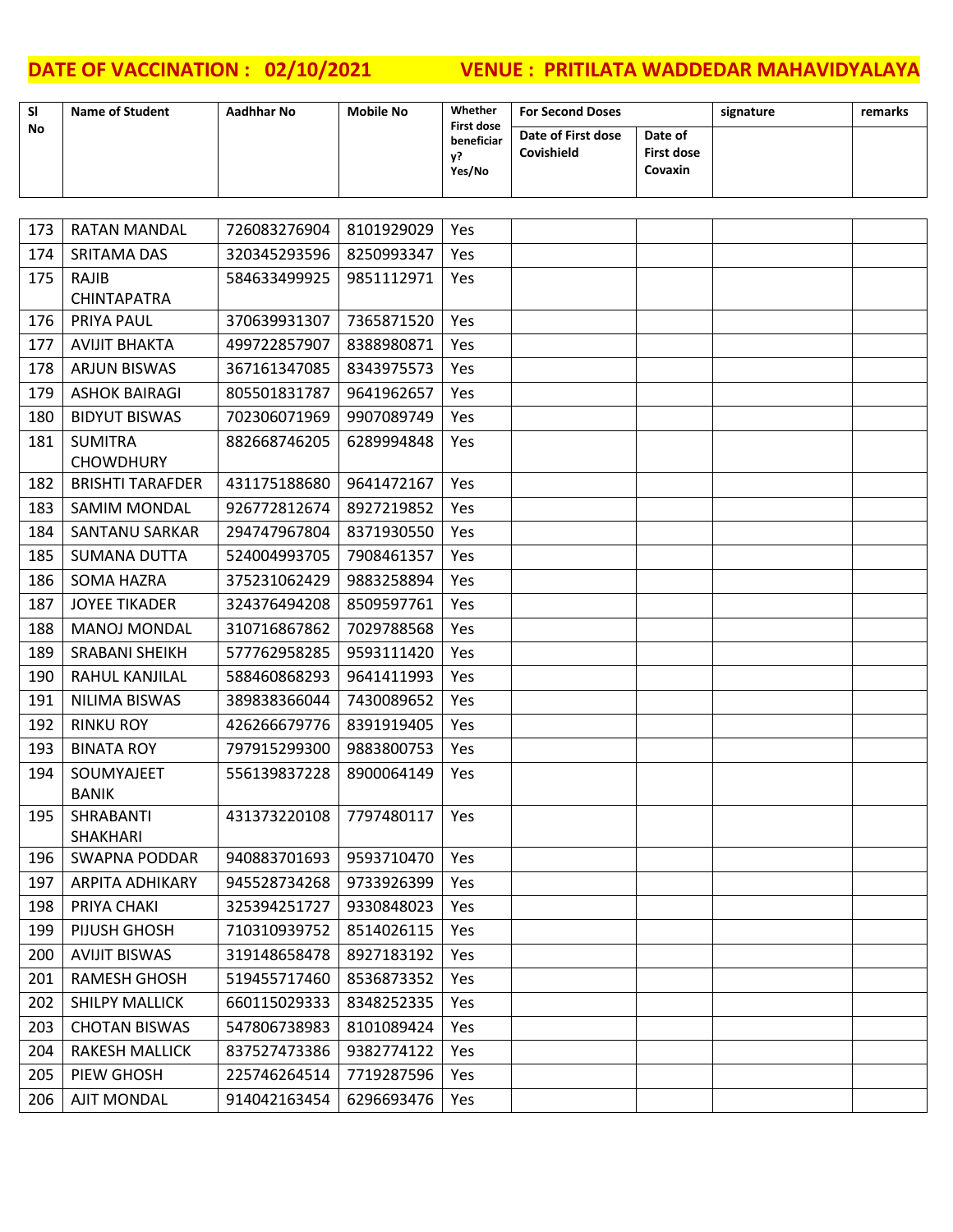| <b>SI</b> | <b>Name of Student</b> | Aadhhar No | <b>Mobile No</b> | Whether<br><b>First dose</b> | <b>For Second Doses</b>          |                                         | signature | remarks |
|-----------|------------------------|------------|------------------|------------------------------|----------------------------------|-----------------------------------------|-----------|---------|
| No        |                        |            |                  | beneficiar<br>v?<br>Yes/No   | Date of First dose<br>Covishield | Date of<br><b>First dose</b><br>Covaxin |           |         |

| 207 | <b>RAJ BISWAS</b>               | 562495784086 | 6296235687 | Yes        |  |  |
|-----|---------------------------------|--------------|------------|------------|--|--|
| 208 | <b>LITAN MANDAL</b>             | 302560213652 | 6295576358 | Yes        |  |  |
| 209 | PIYA ROY                        | 915798108579 | 9382111075 | Yes        |  |  |
| 210 | <b>MOUMITA</b>                  | 584745258571 | 7548909738 | Yes        |  |  |
|     | <b>MANDAL</b>                   |              |            |            |  |  |
| 211 | <b>RAHUL BALA</b>               | 912327340087 | 6294225034 | Yes        |  |  |
| 212 | <b>BISWAJIT BISWAS</b>          | 911469171651 | 7864969909 | Yes        |  |  |
| 213 | <b>NIRBAN BISWAS</b>            | 211282398429 | 8584082065 | Yes        |  |  |
| 214 | <b>HRIDAY HALDER</b>            | 297126679657 | 9382620319 | Yes        |  |  |
| 215 | <b>SUPRIYA DHALI</b>            | 451522709488 | 8509000622 | Yes        |  |  |
| 216 | <b>ABHIJIT BALA</b>             | 649848800734 | 9832926244 | <b>Yes</b> |  |  |
| 217 | <b>SUSHOVAN DAS</b>             | 976988703645 | 7001076559 | Yes        |  |  |
| 218 | <b>GOBINDA GOLDER</b>           | 662233812245 | 6295365927 | Yes        |  |  |
| 219 | <b>ANJAN BISWAS</b>             | 247125945462 | 9339912900 | Yes        |  |  |
| 220 | <b>BIPLAB SARKAR</b>            | 832843516433 | 8101766458 | Yes        |  |  |
| 221 | APARNA BAIN                     | 372661776075 | 8348857076 | Yes        |  |  |
| 222 | <b>RIYA KHATUN</b>              | 571152357105 | 9609102327 | Yes        |  |  |
| 223 | <b>ATANU ROY</b>                | 597737134838 | 9382262724 | Yes        |  |  |
| 224 | <b>ANURUPA BISWAS</b>           | 828991554503 | 7001595209 | Yes        |  |  |
| 225 | <b>SUBINAY HALDER</b>           | 452570992714 | 9832070443 | Yes        |  |  |
| 226 | <b>RAJIB TIKADAR</b>            | 298902929049 | 8207034660 | Yes        |  |  |
| 227 | <b>SONALI BISWAS</b>            | 386391426780 | 9382839922 | Yes        |  |  |
| 228 | <b>UTTAM SARKAR</b>             | 305534229119 | 6296460394 | Yes        |  |  |
| 229 | <b>ISHITA MONDAL</b>            | 719452462884 | 8918654926 | Yes        |  |  |
| 230 | SUBHANKAR                       | 869112968161 | 7029864730 | Yes        |  |  |
|     | SADHUKHAN                       |              |            |            |  |  |
| 231 | SANJAY MONDAL                   | 307888668115 | 7001011823 | Yes        |  |  |
| 232 | RAMKRISHNA                      | 666925836422 | 7679798540 | Yes        |  |  |
|     | <b>BISWAS</b>                   |              |            |            |  |  |
| 233 | RABINDRA<br><b>BHATTACHARIA</b> | 554947000768 | 6295915438 | Yes        |  |  |
| 234 | DIBAKAR MUNDA                   | 555984096071 | 8101883600 | Yes        |  |  |
| 235 | <b>RUPALI PAUL</b>              | 572029069872 | 9775065709 | Yes        |  |  |
| 236 | <b>LAXMAN HALDER</b>            | 396002059123 | 9339185093 | Yes        |  |  |
| 237 | <b>KAKALI MONDAL</b>            | 260317204205 | 6294157704 | Yes        |  |  |
| 238 | PROSENJIT ROY                   | 491410126937 | 9144617834 |            |  |  |
|     | <b>MANGAL BISWAS</b>            |              |            | Yes        |  |  |
| 239 |                                 | 211062824622 | 9641932570 | Yes        |  |  |
| 240 | <b>MOUSUMI</b>                  | 550509104350 | 7866904193 | Yes        |  |  |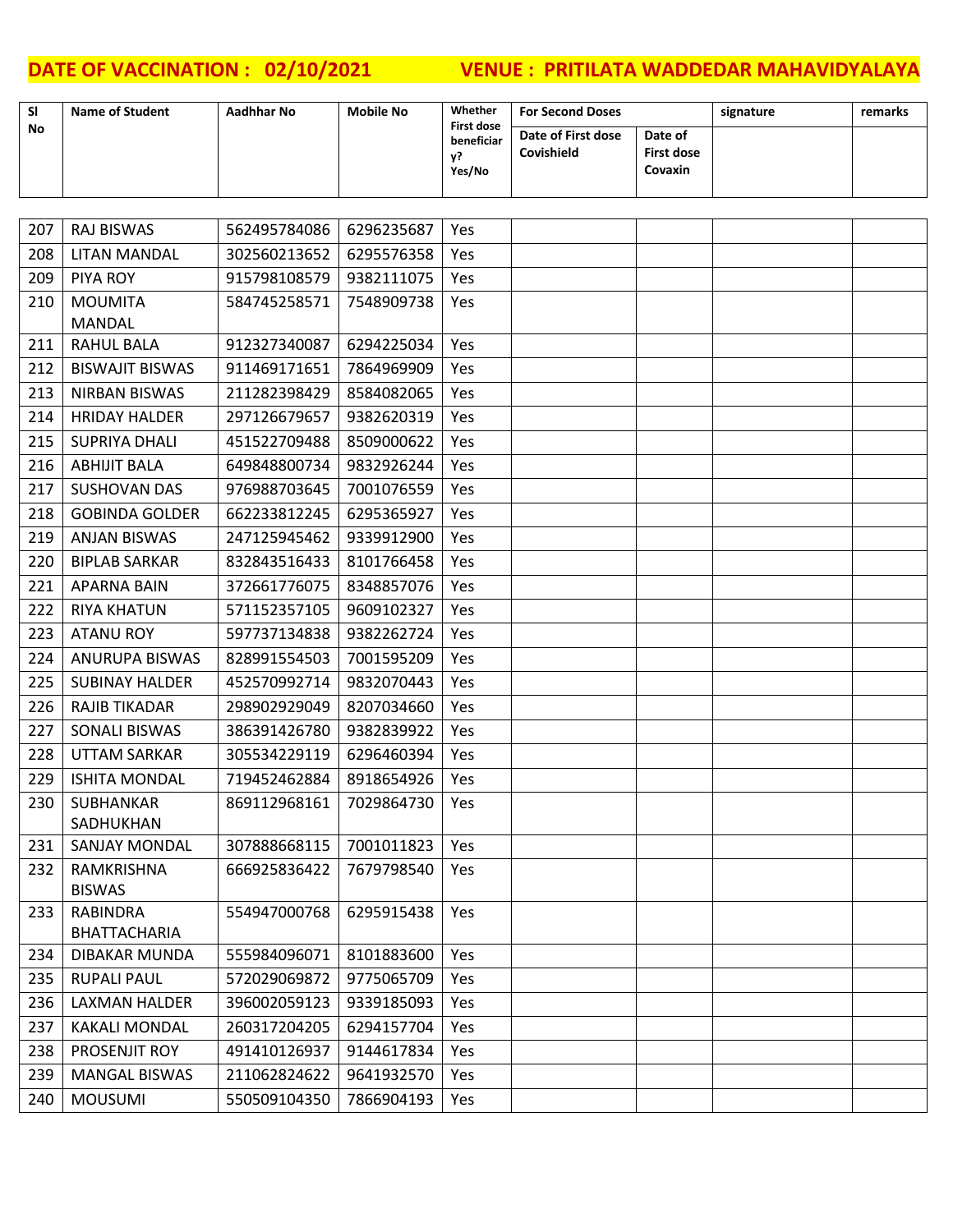| <b>SI</b> | <b>Name of Student</b> | Aadhhar No | <b>Mobile No</b> | Whether<br><b>First dose</b> | <b>For Second Doses</b>          |                                         | signature | remarks |
|-----------|------------------------|------------|------------------|------------------------------|----------------------------------|-----------------------------------------|-----------|---------|
| No        |                        |            |                  | beneficiar<br>Yes/No         | Date of First dose<br>Covishield | Date of<br><b>First dose</b><br>Covaxin |           |         |

|     | <b>MONDAL</b>           |              |            |     |  |  |
|-----|-------------------------|--------------|------------|-----|--|--|
| 241 | <b>AVIJIT MONDAL</b>    | 825873414967 | 9368889450 | Yes |  |  |
| 242 | <b>RAJA ROY</b>         | 439349930104 | 8101530321 | Yes |  |  |
| 243 | <b>AJAY SARKAR</b>      | 422130937540 | 9832597428 | Yes |  |  |
| 244 | <b>MAMONI BISWAS</b>    | 340382754671 | 8159950064 | Yes |  |  |
| 245 | SANTU                   | 940478969859 | 8016671225 | Yes |  |  |
|     | <b>BHATTACHARYA</b>     |              |            |     |  |  |
| 246 | PAPPU BISWAS            | 946948209685 | 9641506944 | Yes |  |  |
| 247 | <b>SONALI MONDAL</b>    | 497013304927 | 7001788671 | Yes |  |  |
| 248 | <b>INDRAJIET BISWAS</b> | 744350774409 | 9883969943 | Yes |  |  |
| 249 | <b>BAREN BHOWMIK</b>    | 244655930441 | 7387369063 | Yes |  |  |
| 250 | <b>APURBO BISWAS</b>    | 639891600570 | 8101817697 | Yes |  |  |
| 251 | SHRABANTI               | 356283031447 | 7602496022 | Yes |  |  |
|     | <b>MONDAL</b>           |              |            |     |  |  |
| 252 | <b>ANUPRIYA SARDAR</b>  | 646129208718 | 9775692393 | Yes |  |  |
| 253 | <b>SATHI SIKDER</b>     | 232521546774 | 8350089078 | Yes |  |  |
| 254 | <b>ATAL BIHARI</b>      | 879447942920 | 7029502228 | Yes |  |  |
|     | <b>BISWAS</b>           |              |            |     |  |  |
| 255 | <b>BISWAJIT DURLAV</b>  | 453006747469 | 7029975425 | Yes |  |  |
| 256 | <b>BANDANA ROY</b>      | 280812693670 | 7872704977 | Yes |  |  |
| 257 | <b>ARGHA BISWAS</b>     | 989027439296 | 9907207149 | Yes |  |  |
| 258 | <b>REKHA</b>            | 346538161203 | 9614993705 | Yes |  |  |
|     | <b>CHAKRABORTY</b>      |              |            |     |  |  |
| 259 | AMIT SARKAR             | 403237764706 | 9064830794 | Yes |  |  |
| 260 | <b>MITHU BISWAS</b>     | 331208870500 | 7551010066 | Yes |  |  |
| 261 | <b>PAMPA GHOSH</b>      | 743826185274 | 8436274302 | Yes |  |  |
| 262 | <b>CHINMAY ROY</b>      | 615381628984 | 6295387934 | Yes |  |  |
| 263 | <b>SANDIP MONDAL</b>    | 468390306117 | 9064394276 | Yes |  |  |
| 264 | <b>ANIMESH BISWAS</b>   | 276592588519 | 7001205939 | Yes |  |  |
| 265 | <b>AMIT KUMAR</b>       | 328049168573 | 8927886869 | Yes |  |  |
|     | <b>PANDIT</b>           |              |            |     |  |  |
| 266 | <b>AKASH BARUI</b>      | 990916371145 | 7797142664 | Yes |  |  |
| 267 | PRITAM DAS              | 792555802575 | 9883569500 | Yes |  |  |
| 268 | <b>DEEPA BISWAS</b>     | 676529795206 | 9142332378 | Yes |  |  |
| 269 | <b>KAJAL SADHUKHAN</b>  | 482375903777 | 8389954774 | Yes |  |  |
| 270 | <b>RUPAK BISWAS</b>     | 489596908340 | 8436023913 | Yes |  |  |
| 271 | <b>AVIJIT BISWAS</b>    | 709739884215 | 6295522374 | Yes |  |  |
| 272 | <b>SOMA SARKAR</b>      | 369187673769 | 6296519407 | Yes |  |  |